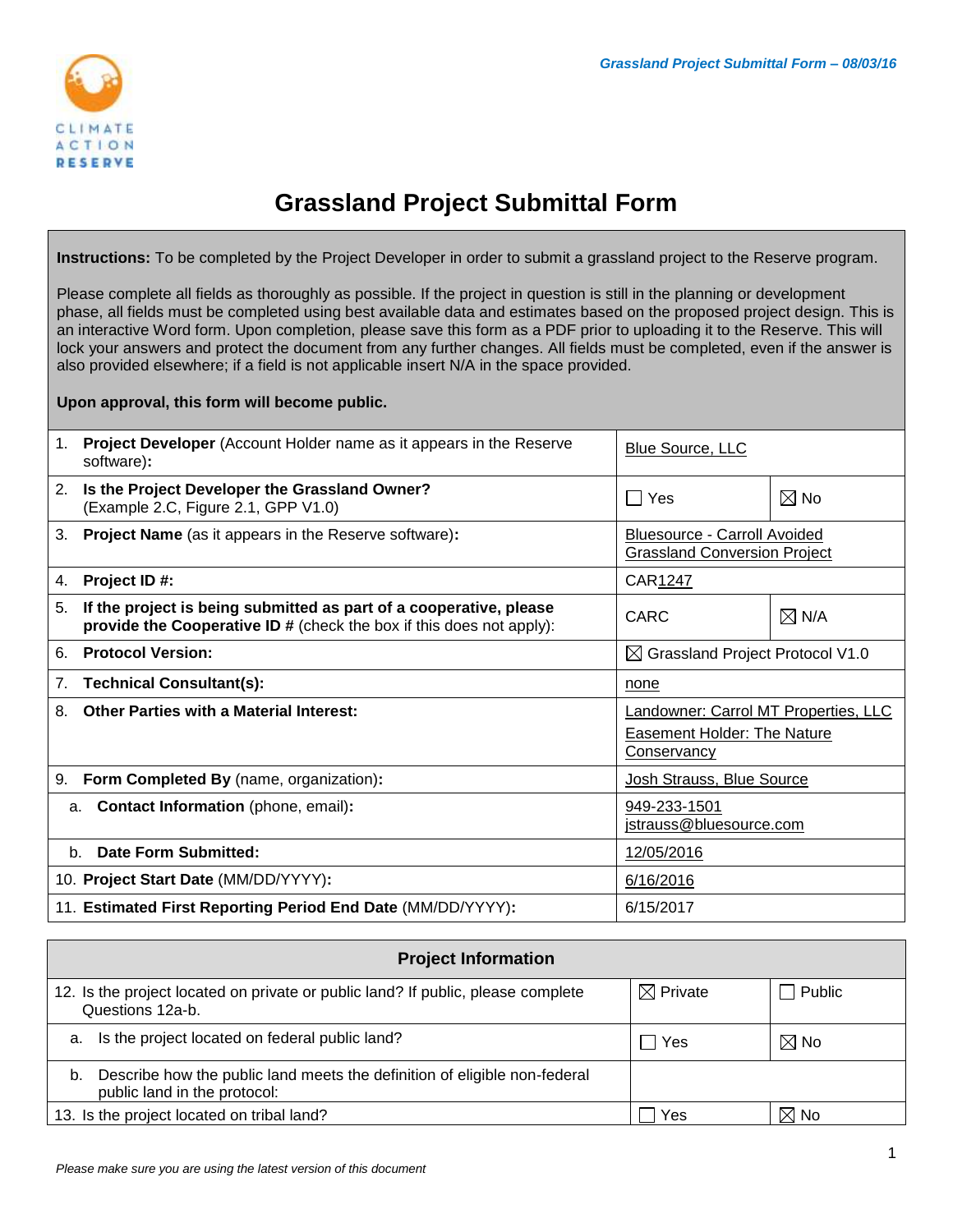

| 14. Project Area Information |                                                                                             |    |                                                              |
|------------------------------|---------------------------------------------------------------------------------------------|----|--------------------------------------------------------------|
| a.                           | Project Site State(s):                                                                      | а. | Montana                                                      |
| b.                           | Project Site Location(s), including county (e.g. Humboldt County; Fresno;<br>Near Truckee): | b. | <b>Valley County</b>                                         |
|                              | Total Project Acreage (including only eligible land):                                       | c. | 8,394                                                        |
| d.                           | List all legal parcels that are part of the Project Area by APN:                            | d. | Please see attached 'Carroll<br>Deed with recorded Easement' |
|                              |                                                                                             |    |                                                              |

| <b>Project Eligibility and Monitoring</b>                                                                                                                      |                                                       |                |  |
|----------------------------------------------------------------------------------------------------------------------------------------------------------------|-------------------------------------------------------|----------------|--|
| 15. Has a conservation easement been recorded for the Project Area?                                                                                            | $\boxtimes$ Yes                                       | No             |  |
|                                                                                                                                                                | Date: 6-16-2016                                       | Explanation:   |  |
| 16. How long before the start date has the Project Area been in continuous<br>grassland cover?                                                                 | The project has been in grassland<br>since the 1940s. |                |  |
| 17. Do any legal barriers prevent the conversion of the land, such as pre-existing                                                                             | ∣ Yes                                                 | $\boxtimes$ No |  |
| conservation easements or zoning restrictions?                                                                                                                 | Explain:                                              |                |  |
| 18. Is the project being implemented and maintained as a result of any law,<br>statute, regulation, court order, or other preexisting legally binding mandate? | l I Yes                                               | $\boxtimes$ No |  |
|                                                                                                                                                                | Explain:                                              |                |  |
| 19. Does tree canopy coverage exceed 10% of the land area on a per-acre basis?                                                                                 | Yes                                                   | $\boxtimes$ No |  |
| 20. Will this project employ synthetic fertilizer additions or irrigation?                                                                                     | Yes                                                   | $\boxtimes$ No |  |
| 21. Are activities on the Project Area generating any other ecosystem services                                                                                 | Yes                                                   | $\boxtimes$ No |  |
| credits or payments?                                                                                                                                           | Explain:                                              |                |  |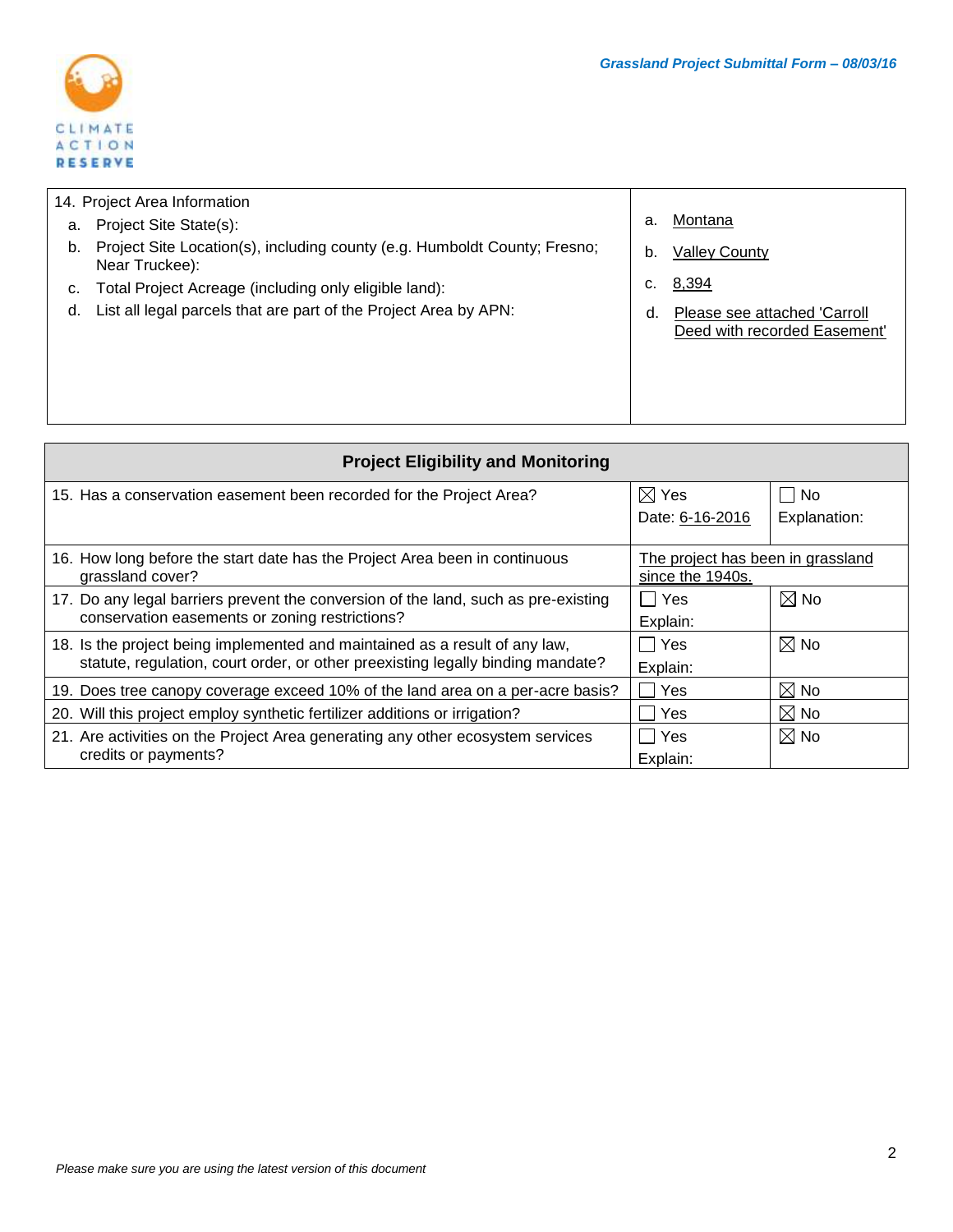

| 22. Brief description and citation of local, state, and/or federal environmental<br>regulations pertinent to the project:                                                                                                                                      | There is one easement covering the<br>property and its recordation date<br>(6/16/2016) signifies the project start<br>date.                                                                                                                                                                                                                                                                                                                                                                                                          |                                                                 |
|----------------------------------------------------------------------------------------------------------------------------------------------------------------------------------------------------------------------------------------------------------------|--------------------------------------------------------------------------------------------------------------------------------------------------------------------------------------------------------------------------------------------------------------------------------------------------------------------------------------------------------------------------------------------------------------------------------------------------------------------------------------------------------------------------------------|-----------------------------------------------------------------|
|                                                                                                                                                                                                                                                                | Though there are species of high<br>conservation concern on the property<br>including, Greater Sage-grouse,<br>Sprague's Pipit, Baird's Sparrow,<br>Chestnut-collared, Longspur,<br>McCown's Longspur, Long-billed<br>Curlew, short-horned lizard, and swift<br>fox, these species are not subject to<br>the Endangered Species Act of 1973<br>and this regulation should not impact<br>the carbon project.<br>The property is also subject to the<br>Clean Water Act though there is no<br>anticipated impact of this regulation on |                                                                 |
| 23. Has this project been submitted to another registry or program? If so, has the                                                                                                                                                                             | the carbon project.<br>$\Box$ Yes                                                                                                                                                                                                                                                                                                                                                                                                                                                                                                    | $\boxtimes$ No                                                  |
| project been accepted (listed, approved, pre-approved, etc.) by the other<br>registry or program?                                                                                                                                                              | Explain:                                                                                                                                                                                                                                                                                                                                                                                                                                                                                                                             |                                                                 |
| 24. Have any GHG reductions associated with the project ever been registered<br>with or claimed by another registry or program prior to registering with the<br>Reserve?<br>If yes, you must complete and return a Registry Project Transfer Attestation form. | $\Box$ Yes<br>Name of registry<br>or program:                                                                                                                                                                                                                                                                                                                                                                                                                                                                                        | $\boxtimes$ No                                                  |
| 25. Have any GHG reductions from the project ever been sold directly to a third<br>party (i.e. sold without being registered with or claimed by another registry or<br>program) prior to submitting to the Reserve?                                            | $\Box$ Yes<br>Explain:                                                                                                                                                                                                                                                                                                                                                                                                                                                                                                               | $\boxtimes$ No                                                  |
| 26. Has a detailed monitoring plan been developed for this project?                                                                                                                                                                                            | $\square$ Yes                                                                                                                                                                                                                                                                                                                                                                                                                                                                                                                        | $\boxtimes$ No<br>When will the plan<br>be in place? Q1<br>2017 |

| <b>Ownership and Organization Summary</b>                                                                                                                                                                                                                       |                    |                    |                         |
|-----------------------------------------------------------------------------------------------------------------------------------------------------------------------------------------------------------------------------------------------------------------|--------------------|--------------------|-------------------------|
| 27. Is the proposed Project Developer:<br>Upload as a separate PDF titled "Ownership Interests<br>Documentation" including the names and legal relationships<br>between the Grassland Owner, the Easement Holder, and the<br>Owner of the GHG Reduction Rights. | Grassland<br>Owner | Easement<br>Holder | $\boxtimes$ Third Party |
| 28. Is the Project Developer authorized to sign the "Attestation of Title" form?                                                                                                                                                                                |                    | $\boxtimes$ Yes    | No                      |
| 29. Do other property interests held by third parties exist within the Project Area which<br>might affect the grassland carbon (e.g. easements, rights of way, leases, etc.).<br>Upload a separate PDF titled "Other Property Interests Documentation."         |                    | Yes                | $\boxtimes$ No          |